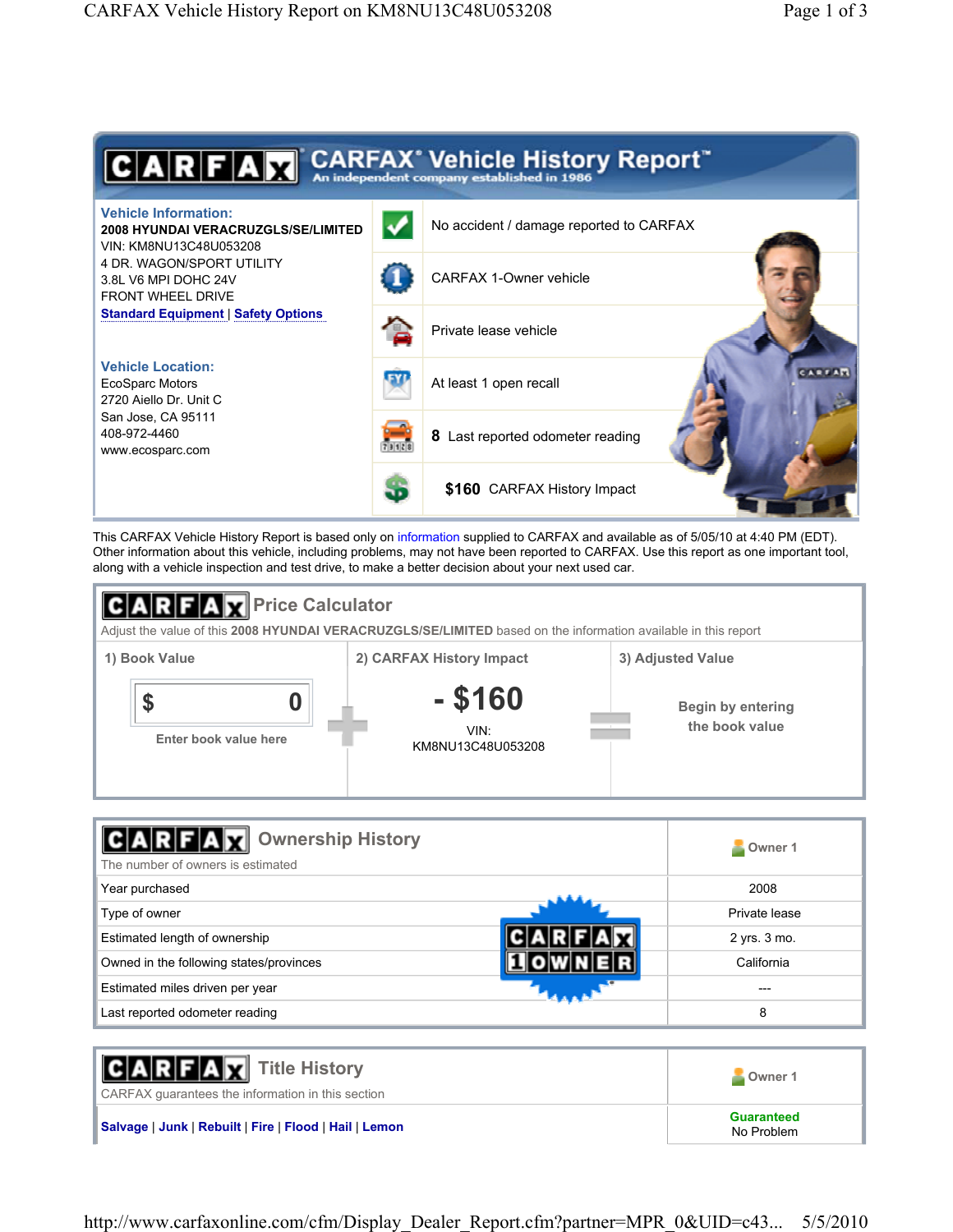| <b>Not Actual Mileage   Exceeds Mechanical Limits</b>                                                                                                                                                                                                                                   | <b>Guaranteed</b><br>No Problem |  |
|-----------------------------------------------------------------------------------------------------------------------------------------------------------------------------------------------------------------------------------------------------------------------------------------|---------------------------------|--|
| <b>GUARANTEED</b> - None of these major title problems were reported by a state Department of Motor Vehicles<br>(DMV). If you find that any of these title problems were reported by a DMV and not included in this report,<br>CARFAX will buy this vehicle back. Register   View Terms |                                 |  |
|                                                                                                                                                                                                                                                                                         |                                 |  |
| <b>Additional History</b><br>Not all accidents / issues are reported to CARFAX                                                                                                                                                                                                          | Owner 1                         |  |
| <b>Total Loss</b>                                                                                                                                                                                                                                                                       | No Issues                       |  |
| No total loss reported to CARFAX.                                                                                                                                                                                                                                                       | Reported                        |  |
| <b>Structural / Frame Damage</b>                                                                                                                                                                                                                                                        | No Issues                       |  |
| No structural / frame damage reported to CARFAX.                                                                                                                                                                                                                                        | Reported                        |  |
| <b>Airbag Deployment</b>                                                                                                                                                                                                                                                                | No Issues                       |  |
| No airbag deployment reported to CARFAX.                                                                                                                                                                                                                                                | Reported                        |  |
| <b>Odometer Rollback</b>                                                                                                                                                                                                                                                                | No Issues                       |  |
| No indication of an odometer rollback.                                                                                                                                                                                                                                                  | Indicated                       |  |
| <b>Accident / Damage</b>                                                                                                                                                                                                                                                                | No Issues                       |  |
| No accidents or damage reported to CARFAX.                                                                                                                                                                                                                                              | Reported                        |  |
| <b>Manufacturer Recall</b>                                                                                                                                                                                                                                                              | Recall                          |  |
| At least 1 manufacturer recall requires repair. Most recalls can be repaired free of charge.                                                                                                                                                                                            | <b>Reported</b>                 |  |

| <b>Owner 1</b><br>Purchased:<br>2008<br>Type:<br>Where:<br>Est. miles/year:<br>$---$ |                                          | Date:      | Mileage: | Source:                                              | <b>Comments:</b>                                                                                                                                                                                                                                             |
|--------------------------------------------------------------------------------------|------------------------------------------|------------|----------|------------------------------------------------------|--------------------------------------------------------------------------------------------------------------------------------------------------------------------------------------------------------------------------------------------------------------|
|                                                                                      | Private lease<br>California              | 01/26/2008 | 8        | California<br>Motor Vehicle Dept.<br>San Leandro, CA | Odometer reading reported<br>Registered as lease vehicle                                                                                                                                                                                                     |
| Est. length<br>owned:                                                                | $1/26/08 -$<br>present<br>(2 yrs. 3 mo.) | 02/29/2008 |          | California<br>Motor Vehicle Dept.<br>San Leandro, CA | Title issued or updated<br>First owner reported<br>Loan or lien reported<br>Registered as lease vehicle<br>If you are buying this vehicle<br>from a private seller, check<br>to be sure any associated<br>lien on the vehicle has been<br>paid off.          |
|                                                                                      |                                          | 10/08/2008 |          | Hyundai Motor<br>America                             | Manufacturer recall/service bulletin issued<br>Recall # 085<br><b>TRAILER HITCH REPLACEMENT</b><br><b>PROCEDURE</b><br>Click here or call 1-800-633-5151 to locate an<br>authorized Hyundai dealer near you to obtain<br>more information about this recall. |
|                                                                                      |                                          | 06/24/2009 |          | Hyundai Motor<br>America                             | Manufacturer recall/service bulletin issued<br>Recall # 092<br>STOP LAMP SWITCH REPLACEMENT<br>Click here or call 1-800-633-5151 to locate an<br>authorized Hyundai dealer near you to obtain<br>more information about this recall.                         |